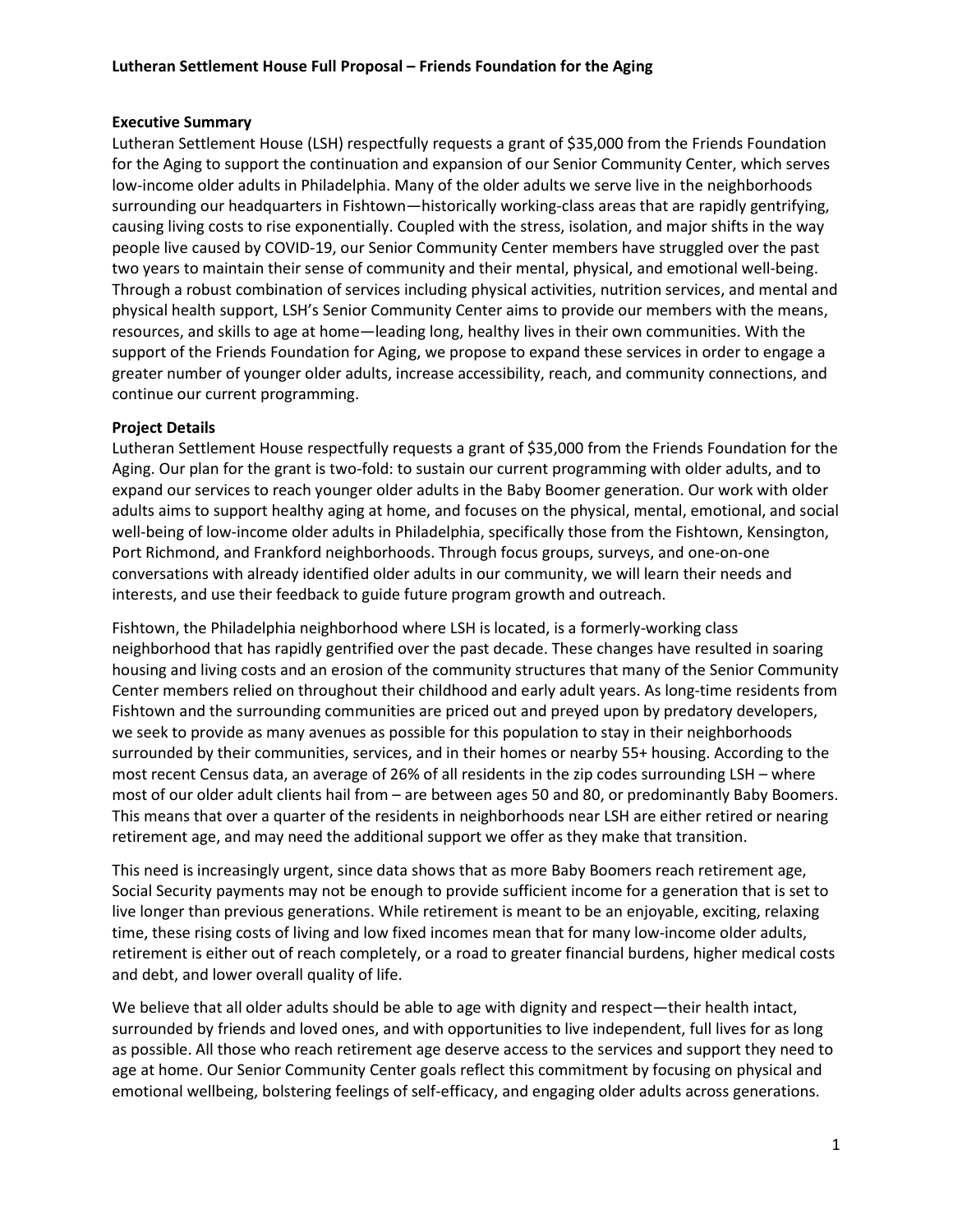In order to promote healthy aging, we will use funding from this grant to support the continued implementation of a range of activities that promote physical wellbeing, such as weekly cooking and exercise classes that encourage a healthy lifestyle. We also host a Master's of Social Work student intern who serves as a Health Advocate—working one-on-one with clients to develop individualized health and wellness plans and provide weekly check-ins and resources. Additionally, we offer monthly workshops, which in the past have covered a range of topics such as pain management, pre-diabetes management, chronic disease management, and fall prevention.

However, we know that mental wellbeing is just as important as physical health, which is why we also offer an array of programming focused on bolstering older adults' mental health and feelings of community connection. Aging, especially for low-income Americans, is already an isolating and sometimes difficult process—living on a fixed income or being unable to retire at 65, experiencing loss of loved ones, mobility issues, and even cognitive decline—all contribute to feelings of loneliness, isolation, and depression. Over the last two years, COVID-19 has exacerbated these existing feelings for far too many older adults. Unable to see friends or relatives, many of our members were stuck at home without even access to the internet or a computer. And while we helped many of them connect to the internet, we know that social media, Zoom, and phone calls are a flimsy replacement for the real, face-to-face contact that is so important for reducing isolation. In order to combat this isolation, we plan to utilize funding to continue providing programming focused on reducing isolation and building community, including game nights, movie nights, dancing, and day or overnight trips. We are actively researching ways to engage a greater number of community members in this programming.

Our programs are very popular with many of the neighborhood's older residents. However, we know that there are a large number of Baby Boomers who are retiring and would benefit from our services, but have found that they are not interested in many of the activities traditionally associated with "seniors." Rather, they have expressed a wish to stay active and volunteer, and we have begun exploring different ways to reach this generation. Since many Baby Boomers do not consider themselves "senior citizens" or resonate with that language, we are in the process of reimagining what our currently-titled "Senior Community Center" can become in order to be a space where Baby Boomers want to spend time. Many of our current Baby Boomer members not only make use of the pantry, technology tutoring, and benefits assistance services themselves, but are also very enthusiastic about volunteering in the Senior Community Center or Food Pantry. In fact, we have a number of volunteers in this age group who work with the older members to help them sign in and receive services. This creates a way for these generations to bond, form community connections, and support each other—bolstering both groups' physical and mental wellbeing, and establishing invaluable social networks. With support from the Foundation, we will continue to develop active, engaging programs targeting this generation and bringing more Baby Boomers into the LSH community.

In order to bring this high-quality programming to the Senior Community Center, we partner with a number of organizations throughout Philadelphia. Our largest funding partner is the Philadelphia Corporation for Aging (PCA), who also provides workshops for our clients focused on aging-related topics including those mentioned above. Additionally, we were recently awarded a grant from the NextFifty Initiative, a Colorado-based foundation that focuses on fighting ageism and ensuring healthy, stable futures for older adults. NextFifty has been a crucial partner to support not only our programmatic endeavors, but also our current Senior Community Center re-branding process. This rebranding process is part of a larger, agency-wide re-brand that includes updating our logo, language, and overall visual identity to better express what LSH is and what we value as an organization. For the Senior Community Center, this means developing language and a visual identity that appeals to a wider range of older adults who may not connect with "Senior"-focused language or activities. We will also create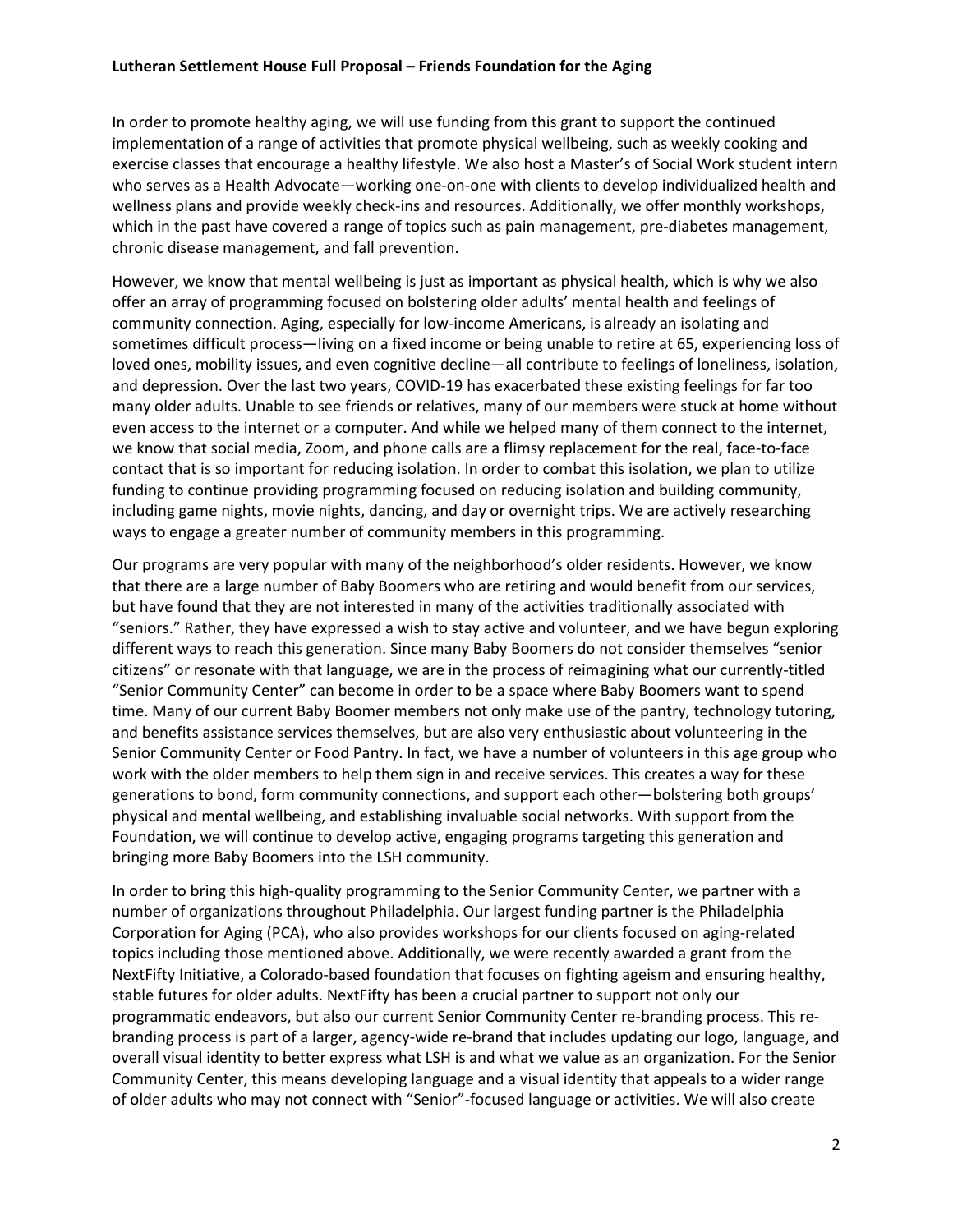updated materials about our activities so the community is more aware of what we provide, especially as we expand our programs in response to our learnings and the needs identified in community and client focus groups. This expansion is of the utmost importance, and as we continue the research and focus group phase of this development, we hope to partner with the Foundation to understand what our community wants and needs, and how we can best engage them.

We evaluate the Senior Community Center through surveys distributed to members on a bi-annual basis, one-on-one conversations with members, and by tracking overall retention of program participants. It is of the utmost importance to us to deliver high-quality programming that meets client needs, and will ensure that we are doing so through the use of qualitative and quantitative surveys. For workshops on health-related topics, we use pre- and post-surveys about participant knowledge of and comfort with the material, how much they feel these metrics have improved after the workshop, and if they feel more comfortable applying workshop material to their own lives. For programming such as art and fitness classes, we will engage members in surveys and conversations that gauge their enjoyment of the activity, likeliness to return, and what they enjoyed about the class. We also understand that with establishments such as our Senior Community Center, word-of-mouth is one of the best indicators of program success. Many of our Senior Community Center members have friends, family members, or neighbors who may be interested in joining, and we know that as long as people keep returning, and bringing guests with them, our programs will continue to be successful and fill a need in the community.

Lutheran Settlement House is abundantly qualified to operate our Senior Community Center. Established in the 1980s, the Senior Community Center serves adults over age 55 of any race, ethnicity, sexual orientation, gender identity, income level, or ability. Over the past 40 years of dedicated programming for older adults, we have offered a variety of activities focusing on health and wellbeing, including daily meals, exercise classes, cooking classes, game nights, and group outings. In order to encourage more Baby Boomers to come to the Center, we have expanded our programming to suit the more active, community-involved needs and desires of this age group, and plan to continue to do so.

Through all of our programs—our Senior Community Center, Food Pantry, Bilingual Domestic Violence Program, and Jane Addams Place family homeless shelter, we strive to bolster the mental and physical health and wellness of all of our clients, including a sizeable population of aging adults. In fact, many of the older adults who now utilize our services themselves once visited LSH with their own parents, who came through our doors for meals, education services, housing assistance, and community activities. Thanks to our longevity, we have strong community ties and know that our Senior Community Center is more than just a place for the occasional activity or uninspired meal. This center is a second home to the members, many of whom participated in digital programming during the first 16 months of the pandemic, and were the first to return to in-person services at the end of June. We do not take this loyalty, or the strong affiliation our members feel with our programs, lightly. Our services for older adults are crucial to our mission and purpose, and we know that our members are an integral part of the fabric of our organization as a whole.

## DEI and Alignment with FFA Values

LSH is committed to an agency culture and approach to services that is inclusive, accessible, and representative of those we serve. Our services are offered in multiple languages, including English and Spanish, and we partner with immigrant and refugee organizations to ensure we provide culturally appropriate services. Clients are not asked about their immigration status, or required to verify income to receive services at LSH.

At the staff level, we budget annually for diversity and social justice trainings for all staff. Members of our leadership team who identify as white meet on a monthly basis to discuss anti-racism learning and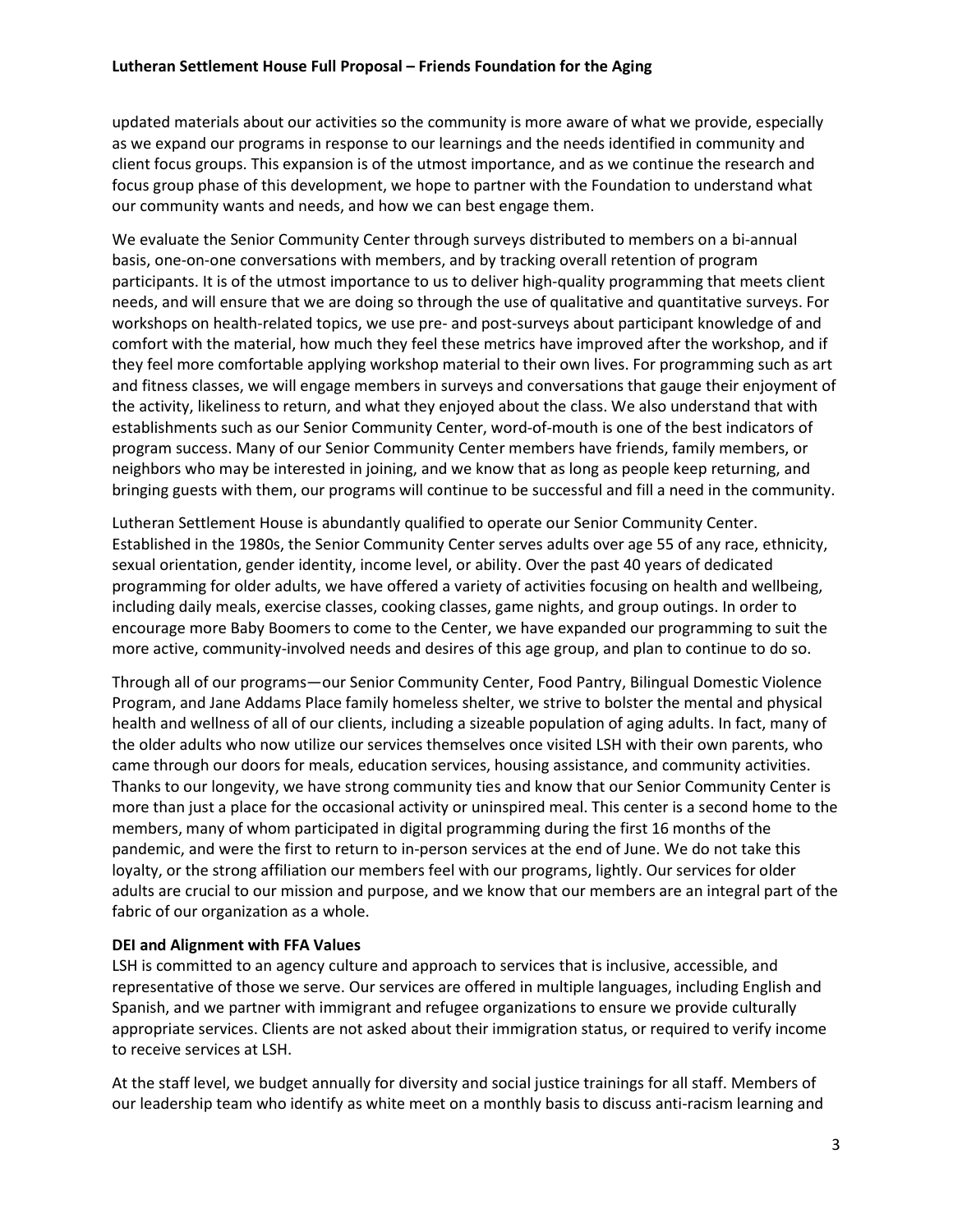#### Lutheran Settlement House Full Proposal – Friends Foundation for the Aging

accountability. The leadership team as a whole also focuses on an anti-oppression learning component in one leadership team meeting per month. Topics for these discussions vary, and include racism in housing, impacts of gentrification, inequity in food systems, and more—all focusing on the pressing needs of our clients and our commitment to racial and gender diversity and justice. We also recently launched an organization-wide Anti-Racism Committee, which works with staff of all levels to identify areas of need and develop anti-racist policies and practices within the organization. Anti-racism work and board diversity were both identified as priorities in our planning process for our new strategic plan.

All programs use feedback from participants to help guide programmatic decision-making. Our staff, leadership, and board represent the community we serve in some regards, yet there is always room for improvement. We are actively recruiting new board members who represent diverse perspectives, including sexuality, race, gender identity, and age. DEI is also a standard part of our recruitment and hiring practices. Diverse perspectives at all levels bring new ideas and ensure blind spots are addressed.

Lutheran Settlement House admires the Friends Foundation for the Aging's commitment to its core values, which reflect our own passion for providing services to some of Philadelphia's most marginalized communities. Our work in all programs serves a diverse population that crosses gender, race, religious, and socio-economic lines, and the majority of our clients are low-income people of color. In our Senior Community Center, all participants are low-income older adults seeking community supports. Our program encourages intergenerational collaboration through not only our various volunteer opportunities for the community to engage with our older adult members, but also cross-generational membership within the Senior Community Center itself, as Baby Boomers continue looking for ways to remain connected to their community after retirement. The Foundation's value of "Potential to Create Change" also resonates with our work, as our programs for older adults aim to provide affirming, uplifting services that encourage healthy aging, physical activity, and mental and emotional wellbeing.

We also value sustainability and leveraging different resources as our programs develop, ensuring that no single program is reliant only on one single funding source. Within our program model, this goes hand-in-hand with collaboration—as we leverage a number of community partners, funders, individuals, and volunteer groups to create programs that are truly able to meet the needs of the whole person and their family at any stage of life. We regularly host volunteers from companies including Aramark and Clairivate, as well as individuals, and universities such as the University of Pennsylvania, Temple University, and Drexel University. These volunteers assist in facilitating existing programs, serving meals, organizing our food pantry, and creating new activities. For example, we recently worked with a Music Therapy PhD candidate from Temple University, who facilitated a music therapy workshop for Senior Community Center members and the general public. This partnership was highly successful, and we look forward to inviting her back soon.

As a settlement house, we pride ourselves on offering multiple services under one roof—ensuring that all of our clients, including our Senior Community Center members, are able to access food, counseling, activities that promote physical health, and safety. For example, older adults experiencing elder abuse can come to use through the Bilingual Domestic Violence Program, and subsequently utilize our food pantry and Senior Community Center to receive nutritious food, social supports, and a range of other services. We look forward to continuing to implement this life-saving programming with the support of the Friends Foundation for the Aging. We are confident that through this partnership, we will be able to provide Philadelphia's low-income older adults with the resources they need to not only survive, but age safely, happily, and healthily at home—surrounded by their friends, loved ones, and a community of support.